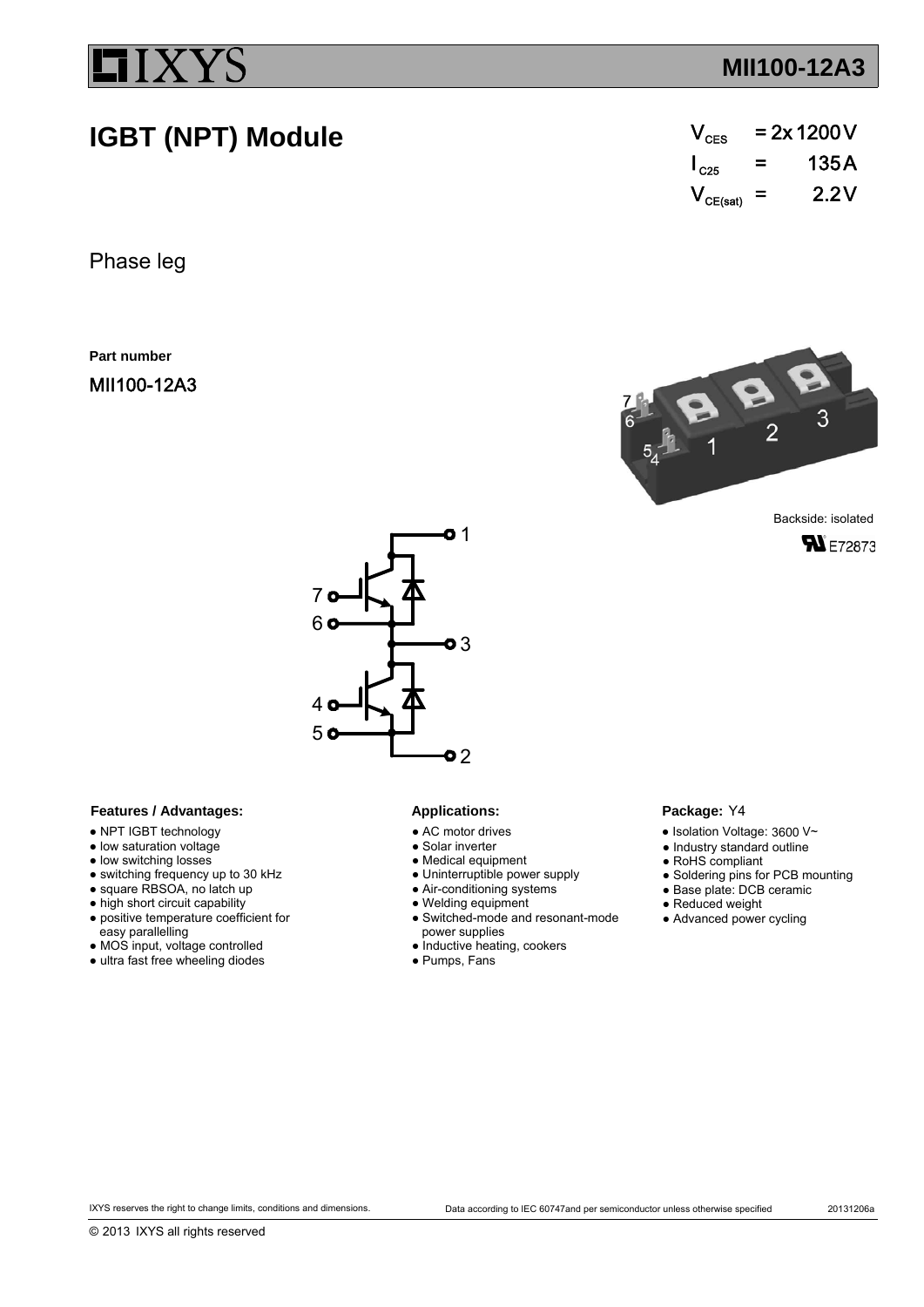### IXYS I h١

| <b>IGBT</b>                  |                                      |                                                                                                 |                              |      | Ratings |      |         |
|------------------------------|--------------------------------------|-------------------------------------------------------------------------------------------------|------------------------------|------|---------|------|---------|
| Symbol                       | <b>Definition</b>                    | Conditions                                                                                      |                              | min. | typ.    | max. | Unit    |
| $V_{\text{CES}}$             | collector emitter voltage            |                                                                                                 | $25^{\circ}$ C<br>$T_{VJ}$ = |      |         | 1200 | V       |
| $V_{\text{GES}}$             | max. DC gate voltage                 |                                                                                                 |                              |      |         | ±20  | $\vee$  |
| $\mathsf{V}_{\mathsf{GEM}}$  | max. transient gate emitter voltage  |                                                                                                 |                              |      |         | ±30  | V       |
| $I_{C25}$                    | collector current                    |                                                                                                 | $T_c$ = 25°C                 |      |         | 135  | A       |
| $I_{C80}$                    |                                      |                                                                                                 | $T_c = 80^{\circ}$ C         |      |         | 90   | A       |
| $P_{tot}$                    | total power dissipation              |                                                                                                 | $T_c = 25^{\circ}$ C         |      |         | 560  | W       |
| $V_{CE(sat)}$                | collector emitter saturation voltage | 75A; $V_{GF}$ = 15 V<br>$I_c =$                                                                 | $T_{VJ}$ = 25°C              |      | 2.2     | 2.7  | V       |
|                              |                                      |                                                                                                 | $T_{\text{VJ}}$ = 125°C      |      | 2.7     |      | V       |
| $V_{GE(th)}$                 | gate emitter threshold voltage       | $I_c = 3mA; V_{GE} = V_{CE}$                                                                    | $T_{VJ}$ = 25°C              | 4.5  | 5.5     | 6.5  | $\vee$  |
| $I_{\text{CES}}$             | collector emitter leakage current    | $V_{CE} = V_{CES}$ ; $V_{GE} = 0$ V                                                             | $T_{VJ}$ = 25°C              |      |         | 5    | mA      |
|                              |                                      |                                                                                                 | $T_{VJ}$ = 125°C             |      | 7.5     |      | mA      |
| $I_{\texttt{GES}}$           | gate emitter leakage current         | $V_{GE} = \pm 20 \text{ V}$                                                                     |                              |      |         | 300  | nA      |
| $Q_{G(on)}$                  | total gate charge                    | $V_{CE}$ = 600 V; $V_{GE}$ = 15 V; $I_C$ =                                                      | 75 A                         |      | 350     |      | nC      |
| $t_{\sf d(on)}$              | turn-on delay time                   |                                                                                                 |                              |      | 100     |      | ns      |
| $t_{r}$                      | current rise time                    |                                                                                                 |                              |      | 50      |      | ns      |
| $t_{\text{d(off)}}$          | turn-off delay time                  | inductive load                                                                                  | $T_{VJ} = 125^{\circ}C$      |      | 650     |      | ns      |
| $t_{f}$                      | current fall time                    | $V_{CE}$ = 600V; $I_C$ = 75A                                                                    |                              |      | 50      |      | ns      |
| $E_{on}$                     | turn-on energy per pulse             | $V_{GE}$ = ±15 V; R <sub>G</sub> = 15 $\Omega$                                                  |                              |      | 12.1    |      | mJ      |
| $E_{\text{off}}$             | turn-off energy per pulse            |                                                                                                 |                              |      | 10.5    |      | mJ      |
| <b>RBSOA</b>                 | reverse bias safe operating area     | $V_{GE}$ = ±15 V; R <sub>G</sub> = 15 $\Omega$                                                  | $T_{VJ}$ = 125°C             |      |         |      |         |
| $I_{CM}$                     |                                      | $V_{CEmax}$ = 1200 $V$                                                                          |                              |      |         | 150  | Α       |
| <b>SCSOA</b>                 | short circuit safe operating area    | $V_{CEmax}$ = 1200 V                                                                            |                              |      |         |      |         |
| t sc                         | short circuit duration               | $V_{CE}$ = 1200 V; $V_{GE}$ = ±15 V                                                             | $T_{VJ}$ = 125°C             |      |         | 10   | $\mu s$ |
| $I_{\rm sc}$                 | short circuit current                | $R_G$ = 15 $\Omega$ ; non-repetitive                                                            |                              |      | 270     |      | A       |
| $\mathsf{R}_{\mathsf{thJC}}$ | thermal resistance junction to case  |                                                                                                 |                              |      |         | 0.22 | K/W     |
| $R_{\rm nCH}$                | thermal resistance case to heatsink  |                                                                                                 |                              |      | 0.22    |      | K/W     |
|                              |                                      |                                                                                                 |                              |      |         |      |         |
| <b>Diode</b>                 |                                      |                                                                                                 |                              |      |         |      |         |
| <b>V<sub>RRM</sub></b>       | max. repetitive reverse voltage      |                                                                                                 | $T_{VJ}$ = 25°C              |      |         | 1200 | V       |
| $I_{F25}$                    | forward current                      |                                                                                                 | $T_c$ = 25°C                 |      |         | 150  | A       |
| $I_{F80}$                    |                                      |                                                                                                 | $T_c = 80^{\circ}$ C         |      |         | 95   | A       |
| $V_F$                        | forward voltage                      | 75A<br>$I_F =$                                                                                  | $T_{VJ}$ = 25°C              |      |         | 2.50 | $\vee$  |
|                              |                                      |                                                                                                 | $T_{VJ}$ = 125°C             |      | 1.70    |      | v       |
| $I_R$                        | reverse current                      | $V_R = V_{RRM}$                                                                                 | $T_{VJ}$ = 25°C              |      |         | 11   | mA      |
|                              |                                      |                                                                                                 | $T_{VJ}$ = 125°C             |      | 1.5     |      | mA      |
| $Q_{\sf n}$                  | reverse recovery charge              |                                                                                                 |                              |      | 7       |      | $\mu$ C |
| $I_{\rm RM}$                 | max. reverse recovery current        | $V_R$ = 600 V<br>-di <sub>F</sub> /dt = 600 A/µs<br>I <sub>F</sub> = 75A; V <sub>GE</sub> = 0 V | $T_{VJ}$ = 125°C             |      | 62      |      | A       |
| $t_{\rm r}$                  | reverse recovery time                |                                                                                                 |                              |      | 200     |      | ns      |
| $E_{\text{rec}}$             | reverse recovery energy              |                                                                                                 |                              |      | 1.2     |      | mJ      |
| $R_{th,IC}$                  | thermal resistance junction to case  |                                                                                                 |                              |      |         | 0.45 | K/W     |
| $R_{\text{mCH}}$             | thermal resistance case to heatsink  |                                                                                                 |                              |      | 0.45    |      | K/W     |

© 2013 IXYS all rights reserved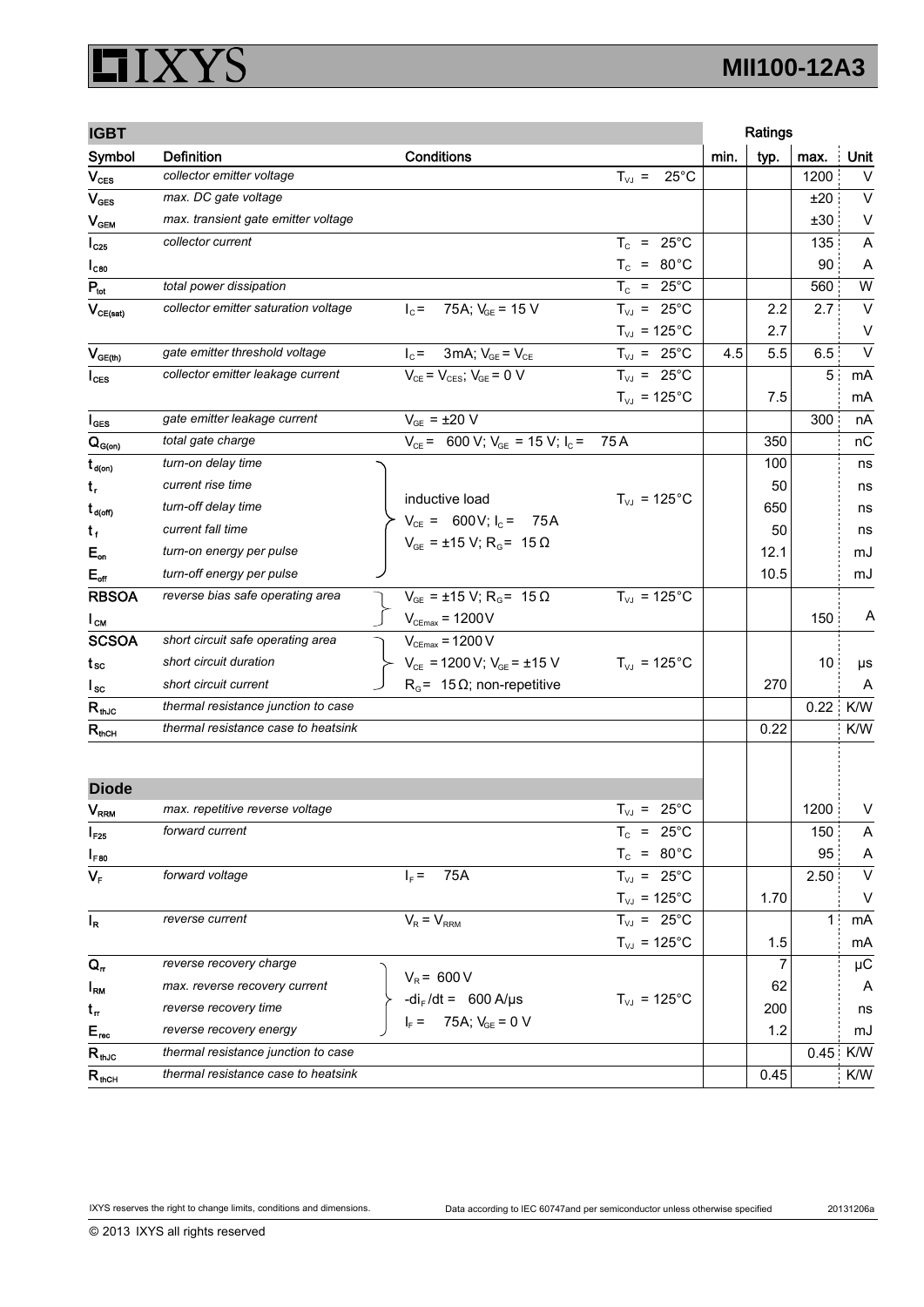## IXYS  $\Box$

# **MII100-12A3**

| Package                    | Υ4                           |                                                              |                                         |      | Ratings |      |      |      |
|----------------------------|------------------------------|--------------------------------------------------------------|-----------------------------------------|------|---------|------|------|------|
| Symbol                     | <b>Definition</b>            | Conditions                                                   |                                         |      | min.    | typ. | max. | Unit |
| I <sub>RMS</sub>           | <b>RMS</b> current           | per terminal                                                 |                                         |      |         |      | 300  | A    |
| $\mathsf{T}_{\mathsf{vJ}}$ | virtual junction temperature |                                                              |                                         |      | -40     |      | 150  | °C   |
| ${\mathsf T}_{\sf op}$     | operation temperature        |                                                              |                                         |      | $-40$   |      | 125  | °C   |
| $\mathsf{T}_{\sf{stg}}$    | storage temperature          |                                                              |                                         |      | $-40$   |      | 125  | °C   |
| Weight                     |                              |                                                              |                                         |      |         | 110  |      | g    |
| $M_{\text{p}}$             | mounting torque              |                                                              |                                         |      | 2.25    |      | 2.75 | Nm   |
| $M_{\tau}$                 | terminal torque              |                                                              |                                         |      | 4.5     |      | 5.5  | Nm   |
| $d_{\text{Spp/App}}$       |                              | creepage distance on surface   striking distance through air | terminal to terminal                    | 14.0 | 10.0    |      |      | mm   |
| d spb/Apb                  |                              |                                                              | terminal to backside                    | 16.0 | 16.0    |      |      | mm   |
| $V_{\rm ISOL}$             | <i>isolation</i> voltage     | second<br>$= 1$                                              |                                         |      | 3600    |      |      | V    |
|                            | $= 1$ minute                 |                                                              | 50/60 Hz, RMS; I <sub>ISOL</sub> ≤ 1 mA |      | 3000    |      |      | ν    |

| Assembly<br>Line<br>Date Code<br>Part No. | <b>LIXYS RA</b><br>Circuit Diagram<br>vvwwA<br>2D Matrix<br>∔ΥΥΥΥΥΥΥΥΥΥΥ |
|-------------------------------------------|--------------------------------------------------------------------------|

| Ordering | <b>Part Number</b> | <b>Marking on Product</b> | <b>Delivery Mode</b> | $-0.01$<br>Quantity | Code No. |
|----------|--------------------|---------------------------|----------------------|---------------------|----------|
| Standard | MII100-12A3        | $-12A3$<br>MII100-1       | Box                  |                     | 466743   |

|                     | <b>Equivalent Circuits for Simulation</b> | * on die level |      | $T_{\rm VI}$ = 150 °C |     |
|---------------------|-------------------------------------------|----------------|------|-----------------------|-----|
|                     |                                           |                | IGBT | Diode                 |     |
| $V_{0 \max}$        | threshold voltage                         |                | 1.5  | 1.3                   |     |
| $R_{0 \text{ max}}$ | slope resistance *                        |                | 13.6 | 6.5                   | mO. |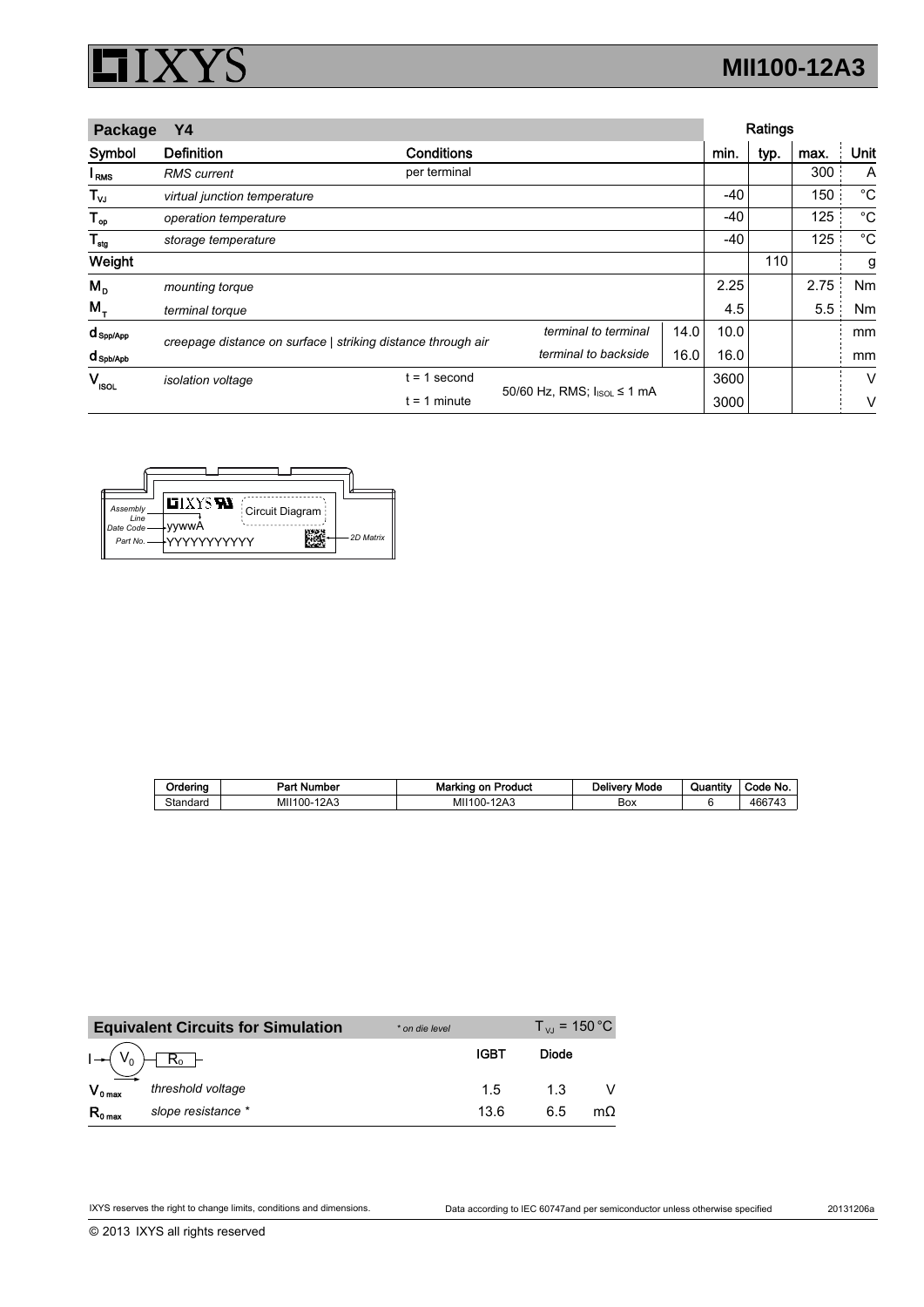## **Outlines Y4**





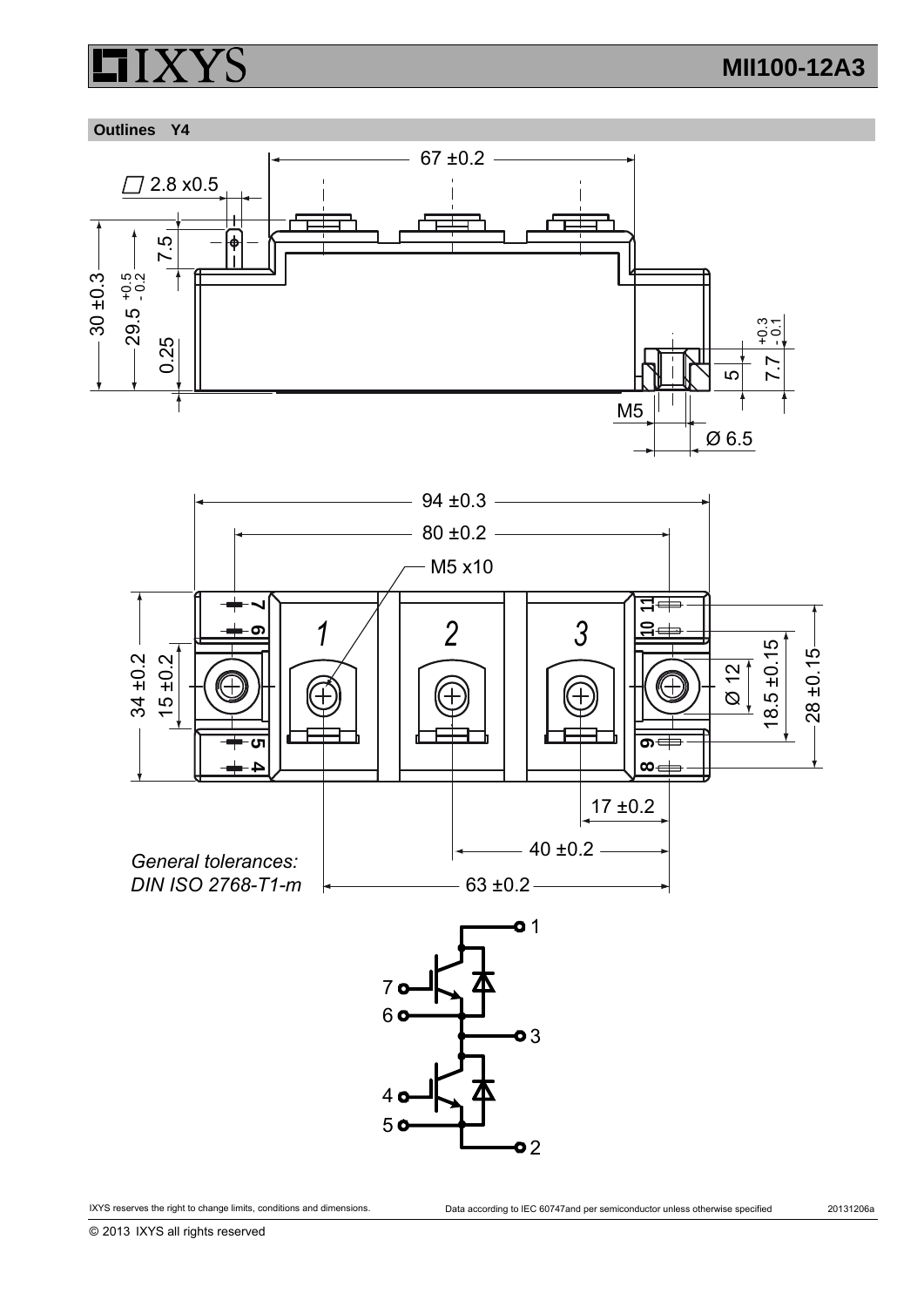## **MII100-12A3**











Fig. 4 Typ. turn-on gate charge



Fig. 12 Typical transient thermal impedance



Fig. 5 Typ. turn on energy & switching times versus collector current



Fig. 9 Typ. turn on energy & switching times versus gate resistor



Fig.6 Typ. turn off energy & switching times versus collector current